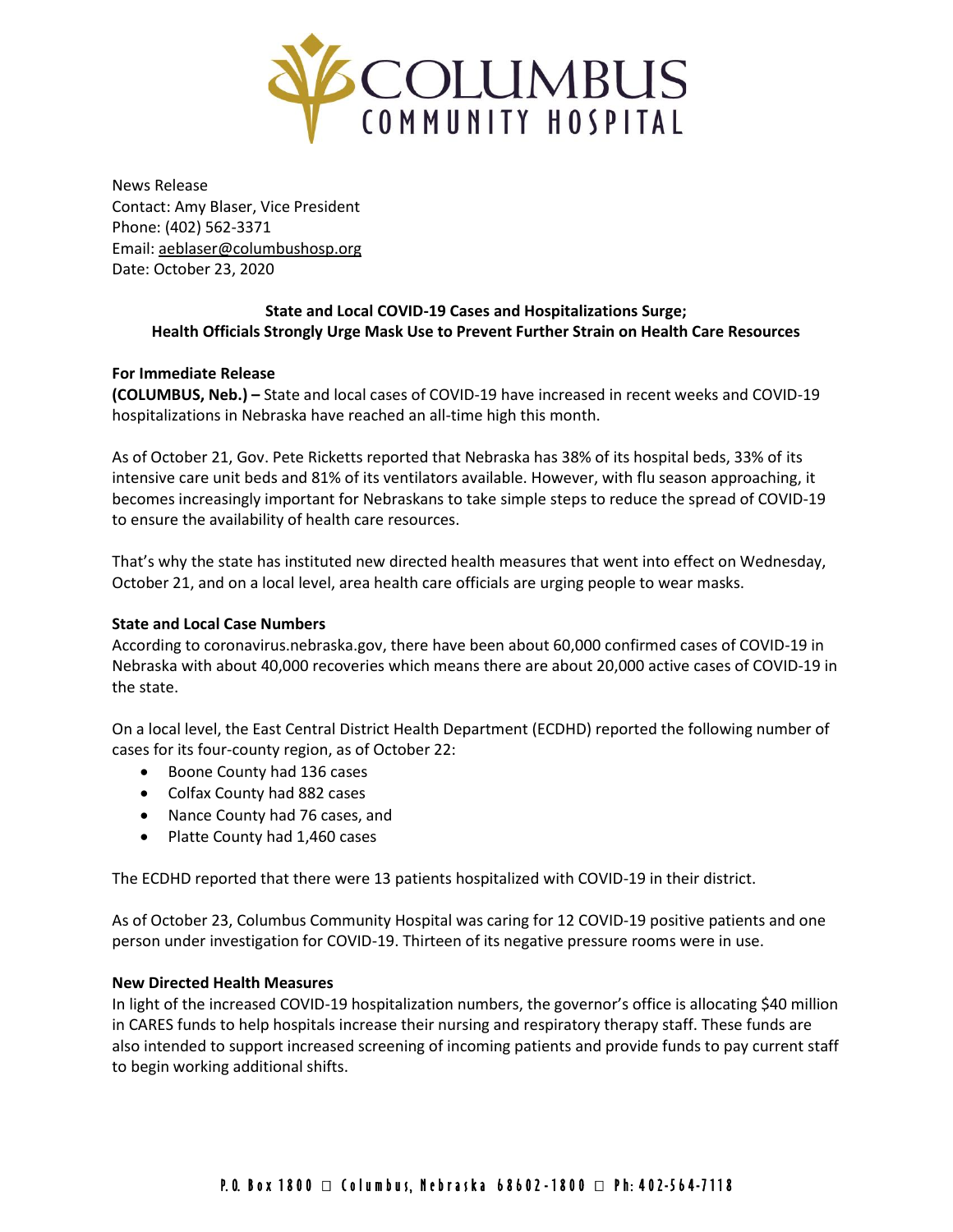

Along with this, the state has also instituted new directed health measures (DHMs) that went into effect Wednesday, October 21:

### **Elective Surgeries/Procedures**

- In order to continue elective procedures, hospitals must maintain at least 10% of their staffed general and ICU beds as reserve capacity to treat coronavirus patients.
	- o Hospitals must continue to accept and treat COVID-19 patients and must not transfer COVID-19 patients to create capacity for elective procedures.
	- o Hospitals may also submit a surge plan to continue to perform elective surgeries.

#### **Gatherings**

- Indoor gatherings will be limited to 50% of rated occupancy (not to exceed 10,000). This is scaled back from the previous cap of 75%.
- Outdoor gatherings will remain at 100% of rated occupancy (not to exceed 10,000).
- Groups shall be no larger than eight (8) individuals.
- Plans must still be submitted to local health departments and approved for all gatherings of 500+ (1,000+ in Douglas County).

#### **Bars and Restaurants**

- Patrons will be required to be seated unless they are placing an order, using the restroom, or playing games.
- 100% of rated occupancy continues.
- Maximum of eight (8) individuals in a party (groups larger than eight (8) will need to split into multiple tables).

#### **Wedding and Funeral Reception Venues**

- Maximum of eight (8) individuals in a party (groups larger than eight (8) will need to split into multiple tables).
- 100% of rated occupancy continues.

These are the only changes to the DHMs so gyms, salons and religious services are able to continue operating at 100% occupancy though people at these establishments are urged to practice social distancing and wear masks or face coverings.

#### **Nebraskans Urged to Practice Safety Precautions**

State and local health officials are urging people to practice simple safety measures to reduce the spread of COVID-19 and its associated strain on health care resources. For example, the governor's office has asked people to avoid the three Cs of COVID-19 spread: crowded places, close contact and confined spaces.

That means people should avoid gathering in groups when they can't maintain six feet of distance from others and if it is not possible to maintain that distance, they should wear a mask. People should also avoid enclosed spaces with poor ventilation.

# P.O. Box 1800 □ Columbus, Nebraska 68602-1800 □ Ph: 402-564-7118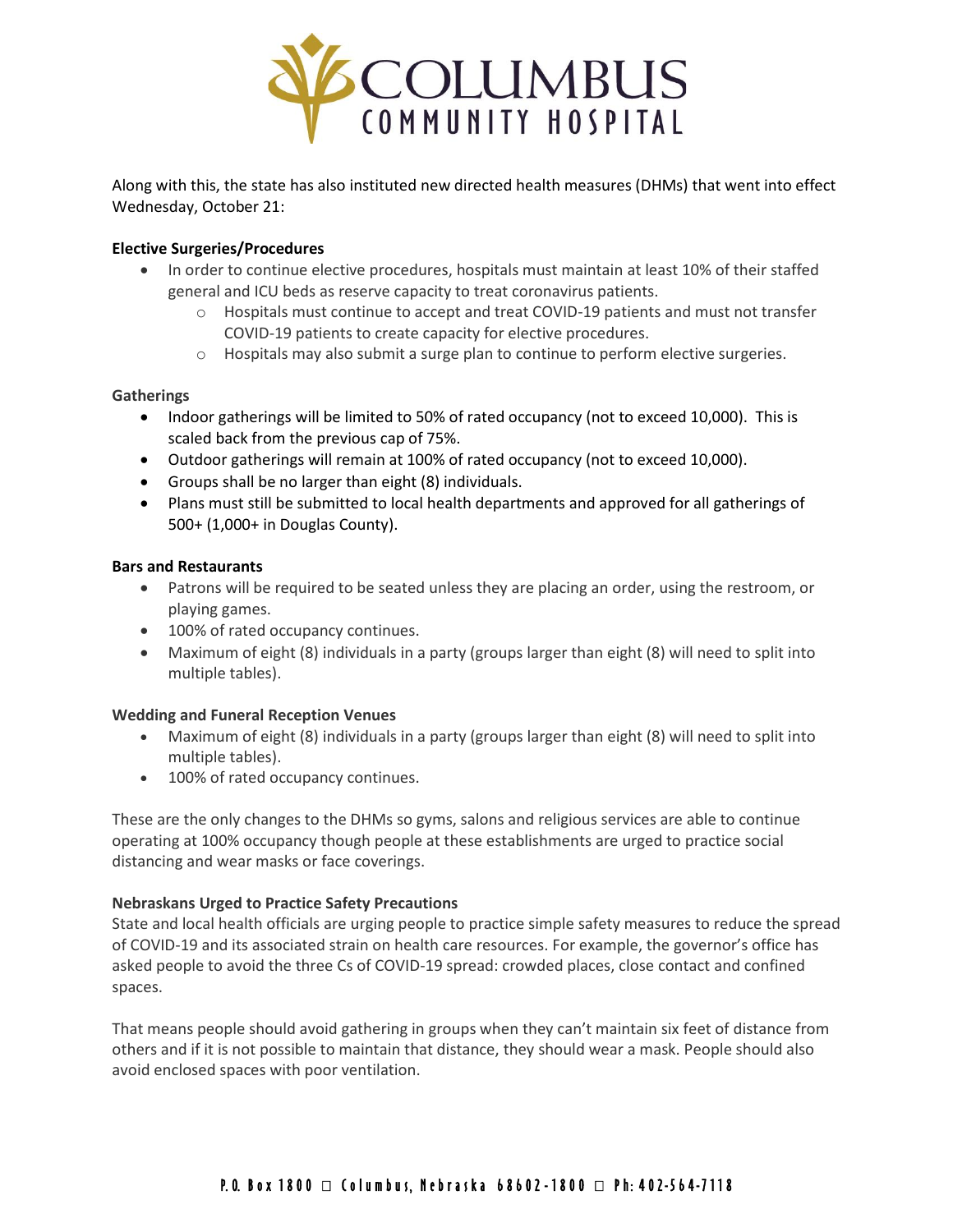

On a local level, representatives from 15 area health care organizations – including CCH and the ECDHD – recently joined together to write an op-ed encouraging local residents to do simple things to help reduce the spread, including:

- Wear a mask whenever you are in public.
- Frequently wash your hands, using soap and water, for a minimum of 20 seconds.
- Use hand sanitizer with a minimum of 60% alcohol if soap and water are not available.
- Frequently clean shared spaces.
- Maintain a distance of at least six feet from anyone outside your household.

People who are quarantined or self-isolating should take the following steps to prevent or limit the spread of COVID-19:

- Stay home except to get medical care.
- Separate yourself from other people in your home.

They noted that following these safety measures – especially wearing a mask – is the best way to prevent others from getting sick, keep schools open, continue elective surgeries and procedures, ensure you do not get others sick and safeguard the state's health care resources for the upcoming flu season.

Masks or face coverings are a particularly important tool in preventing the spread of COVID-19, because COVID-19 is spread mainly from person to person through respiratory droplets which are produced when people cough, sneeze or talk. When used in conjunction with social distancing, masks are an extra layer of protection that trap these respiratory droplets and prevent them from traveling into the air and onto other people.

People should choose masks that completely cover their mouth and nose; have two or more layers of washable, breathable fabric; and fit snugly against the side of their face so there are not gaps. They should avoid masks that that have exhalation valves or vents.

The Centers for Disease Control and Prevention (CDC) recommends people older than 2 years old wear masks or cloth face coverings in public, especially in places where social distancing is hard to enforce such as in pharmacies, grocery stores and at gas stations.

Additionally, local residents are urged to get a flu shot as soon as possible to reduce the number of hospitalizations from influenza. Annual flu shots are recommended for everyone 6 months of age and older, especially for those who are at high risk of developing flu-related complications.

#### **COVID-19 Testing Through TestNebraska**

CCH continues to offer COVID-19 testing through its TestNebraska testing site that recently moved to its winter location at 4171 48th Avenue (the Husker Helicopter site location directly north of CCH).

TestNebraska appointments are available on Monday, Wednesday and Friday from 9 a.m. to 12 p.m. Sample collection takes no more than five minutes. People will be contacted via email with test results within about 72 hours. People who are having symptoms of COVID-19 and would like to be tested through Test Nebraska, must register online a[t https://www.testnebraska.com/en.](https://www.testnebraska.com/en) After registering through Test Nebraska, people will receive a QR code and be assigned a testing appointment at CCH.

# P.O. Box 1800 □ Columbus, Nebraska 68602-1800 □ Ph: 402-564-7118